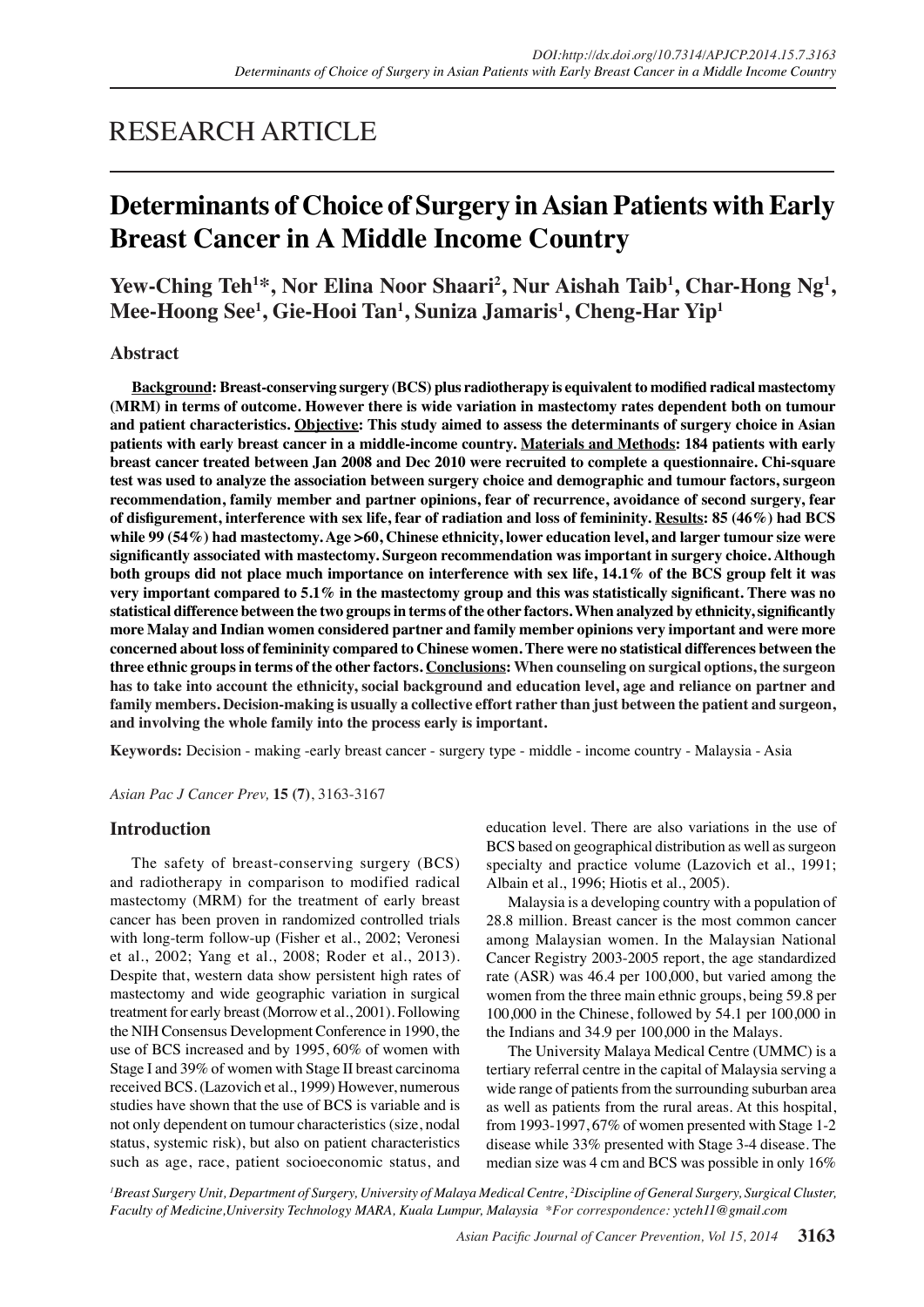### *Yew Ching Teh et al*

of women. During this period the 5-year overall survival was 59.1% (Mohd et al., 2008). Comparing the 1993-1997 cohort with patients presenting in 1998-2002, there was no significant difference in the stage at presentation (Stage 3-4 comprised 30%); however the 5-year overall survival improved to 75%, mainly because of better treatment (Taib et al., 2011). Breast health awareness in Malaysia is still in its infancy. Women find themselves juggling work and family and will often delay seeking medical attention. Mastectomy is the most common surgery and many women equate the diagnosis of breast cancer with a mastectomy (Taib et al., 2013). With increasing awareness, patients are presenting earlier and it is important to understand the decision-making process of Malaysian women in the choice of surgery (Abdullah et al., 2013).

The objective of this study is to understand the factors that influence the choice of surgery in Malaysian women with early stage breast cancer, to identify the factors that influence decision-making, to determine the extent of these influences, and to identify any differences or trends among ethnic groups. Understanding the factors that influence treatment decision-making will allow better provision of healthcare, decrease psychological morbidity and encourage greater compliance to treatment; and in turn enhance successful treatment results.

# **Materials and Methods**

## *Database and sampling*

From 2008 to 2010, out of 1448 new cases of breast cancer presenting at the UMMC, 76.4% patients presented with Stage 0-2 cancers. Of those with early stage disease who had surgery as the primary treatment, 27.1% had breast-conserving surgery. From this cohort of breast cancer patients, women who had Stage 1 or 2 breast cancers (T1/T2 and N0/N1) and had previously undergone surgery at UMMC, and had completed adjuvant treatment, were identified when they returned for their follow-up visit. Patients were given a questionnaire adapted with the aim to identify reasons for choosing the surgery type. (Appendix A) A research nurse was present to help patients understand and complete the questionnaire on a one-onone basis. Interviews were carried out over a 1-year period from Jan to Dec 2011.

A total of 196 patients who had surgery between the years of Jan 2008 to Dec 2010 completed the questionnaire. Out of this number, patients who had excisional breast biopsy with positive margins at a different institution, or were of ethnicity other than Malay, Chinese or Indian were excluded, leaving 184 eligible patients for analysis.

# *Data collection*

Patient demographics including age at diagnosis [recorded as a continuous variable and divided into three age groups (<40, 40-60, >60)], highest completed education level (primary, secondary/high school, tertiary), and marital status (never married, married, divorced/ widowed) were recorded. Tumour size was recorded as a continuous variable and categorized into three groups (<2cm, 2-4cm, >4cm). The surgical treatment received (BCS or Mastectomy) was ascertained by self-report and

**3164** *Asian Pacific Journal of Cancer Prevention, Vol 15, 2014*

from the institution cancer registry database.

Patients were asked to recall whether the surgeon recommended a particular procedure. If the surgeon recommended mastectomy, patients were asked to recall the reason for the recommendation.

A five-point Likert scale (ranging from not at all important to very important) was used to measure how much importance the patient placed in the opinion of her partner and family members in her decision-making. This was recoded to three categories: not/a little important, somewhat important, and quite/very important.

A three-point Likert scale (ranging from not at all important to very important) was used to measure the level of agreement with the following items regarding the importance of factors influencing decision-making in surgery type: (a) fear of recurrence, (b) avoiding a second surgery, (c) fear of disfigurement, (d) interference with sex life, (e) fear of radiation exposure, and (f) loss of femininity

The questionnaire was designed based on prior studies (Lam et al., 2005; Hawley et al., 2009) augmented by local studies (Yip et al., 2006).

#### *Analysis*

Chi-square test was used to analyze the association between the choice of surgery and factors such as age, education level, size of lump and marital status. The association with other factors such as surgeon recommendation, opinion of family members and partner, fear of recurrence, avoiding second surgery, fear of disfigurement, interference with sex life, fear of radiation and loss of femininity were also analyzed.

## **Results**

#### *Patient demographics*

A total of 184 patients were included in the final analysis. 91 patients (51%) presented with tumour size of <2 cm, 73 patients (41%) were 2-4 cm, and 16 patients (9%) presented with tumours >4cm.

Table 1 shows the sociodemographic and clinical characteristics of the sample population by ethnic group. The majority of patients (51.1%) were Chinese, while the rest were Malays (23.4%) and Indians (35.5%). There was no difference in the age distribution, marital status or tumour size in each ethnic group; however, the Malays were more likely to have received secondary or tertiary education.

## *Factors affecting the choice of surgery*

85 (46%) had breast-conserving surgery while 99 (54%) had mastectomy as the initial surgical management.

Table 2 shows the sociodemographic and clinical characteristics of the sample population comparing patients who had BCS to those who had mastectomy as their initial surgery. Patients who were more than 60 years old, of Chinese ethnicity, with lower education level, and larger tumour size were significantly more likely to receive mastectomy rather than BCS as the initial treatment. There was no significant difference in marital status in the choice of initial surgery.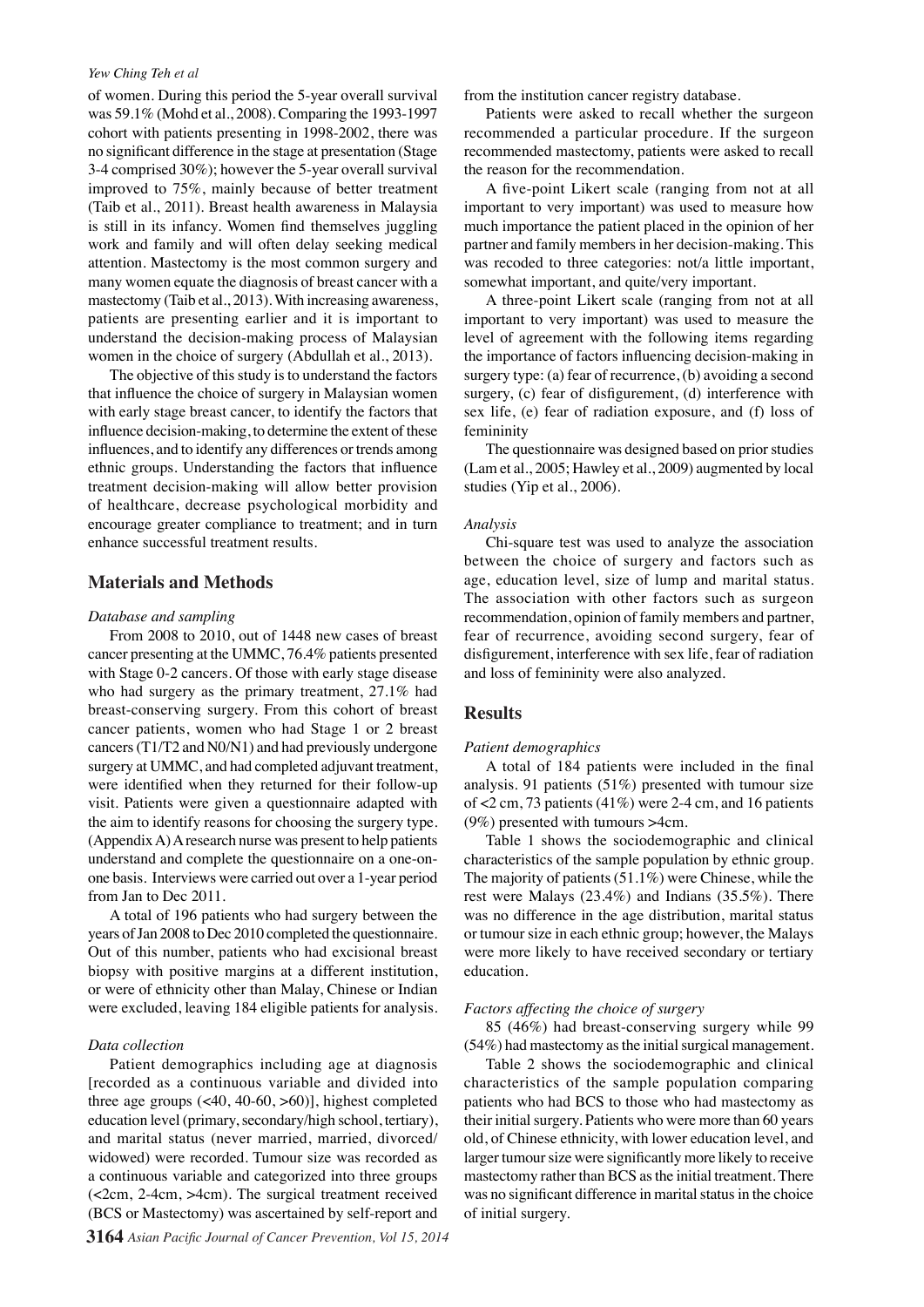**Table 1. Sociodemographics and Clinical Characteristics by Ethnicity**

| $N = 184$      | Malay     | Chinese    | Indian    | Total      | p value |
|----------------|-----------|------------|-----------|------------|---------|
|                | No. $%$   | No. $%$    | No. $%$   | No. $%$    |         |
| Age            |           |            |           |            |         |
| $<$ 40         | 8 (18.6)  | 15(16.0)   | 3(6.4)    | 26(14.1)   | 0.26    |
| $40 - 60$      | 28(65.1)  | 55 (58.5)  | 29(61.7)  | 112 (60.9) |         |
| >60            | 7(16.3)   | 24(25.5)   | 15(31.9)  | 46(25.0)   |         |
| Marital status |           |            |           |            |         |
| Married        | 33 (76.7) | 65(69.2)   | 37 (78.7) | 135 (73.4) | 0.26    |
| Single         | 4 $(9.3)$ | 18(19.1)   | 3(6.4)    | 25(13.6)   |         |
| Divorce/widow  | 6(14.0)   | 11(11.7)   | 7(14.9)   | 24(13.0)   |         |
| Education      |           |            |           |            |         |
| Primary/None   | 2 $(4.7)$ | 24(25.5)   | 14 (29.8) | 40(21.7)   | 0.03    |
| Secondary      | 27(62.8)  | 43(45.7)   | 22(46.8)  | 92 (50.0)  |         |
| Tertiary       | 14(32.6)  | 27(28.7)   | 10(21.3)  | 51(27.7)   |         |
| Unknown        | (0.0)     | (0.0)      | 1(2.1)    | 1(0.6)     |         |
| Tumour size    |           |            |           |            |         |
| <2cm           | 20(46.5)  | 50(53.2)   | 25(53.2)  | 95 (51.6)  | 0.86    |
| $2-4cm$        | 20(46.5)  | 36(38.3)   | 17(36.2)  | 73 (39.7)  |         |
| >4cm           | 3(7.0)    | (8.5)<br>8 | 5(10.6)   | 16(8.7)    |         |

**Table 2. Sociodemographics and Clinical Characteristics by Surgery Type**

| $N = 184$      | <b>BCS</b>    | Mastectomy       | Total | p value |
|----------------|---------------|------------------|-------|---------|
| Age $\lt 40$   | $19(73.0\%)$  | $(27.0\%)$<br>7  | 26    | < 0.001 |
| $40-60$        | 54 (48.0%)    | $(52.0\%)$<br>58 | 112   |         |
| >60            | $12(26.1\%)$  | $(73.9\%)$<br>34 | 46    |         |
| Ethnicity      |               |                  |       |         |
| Malay          | $27(62.8\%)$  | $(37.2\%)$<br>16 | 43    | 0.01    |
| Chinese        | $34(36.2\%)$  | $(63.8\%)$<br>60 | 94    |         |
| Indian         | $24(51.1\%)$  | $(48.9\%)$<br>23 | 47    |         |
| Marital status |               |                  |       |         |
| Married        | 61 $(46.2\%)$ | $(53.8\%)$<br>71 | 132   | 0.08    |
| Single         | $17(60.7\%)$  | $(39.3\%)$<br>11 | 28    |         |
| Divorce/widow  | $7(29.2\%)$   | $(70.8\%)$<br>17 | 24    |         |
| Education      |               |                  |       |         |
| Primary/None   | $10(25.0\%)$  | $(75.0\%)$<br>30 | 40    | 0.002   |
| Secondary      | $42(45.6\%)$  | $(54.4\%)$<br>50 | 92    |         |
| Tertiary       | 33 (64.7%)    | $(35.3\%)$<br>18 | 51    |         |
| Unknown        | $0(0.0\%)$    | $1(100.0\%)$     | 1     |         |
| Tumour size    |               |                  |       |         |
| $<$ 2 $cm$     | 53 (55.8%)    | $(44.2\%)$<br>42 | 95    | 0.003   |
| $2-4cm$        | $30(41.1\%)$  | $(58.9\%)$<br>43 | 73    |         |
| >4cm           | $2(12.5\%)$   | $(87.5\%)$<br>14 | 16    |         |

### *Factors that influence decision-making*

Factors studied were surgeon's recommendation, opinion of family members and partner, fear of recurrence, avoiding second surgery, fear of disfigurement, interference with sex life, fear of radiation and loss of femininity.

Patients' recall on surgeon recommendation for surgery found that 81 (44.0%) were recommended mastectomy, 67 (36.4%) BCS, and 36 (19.6%) had the option of either mastectomy or BCS.

Of the 81 patients who were strongly recommended mastectomy, 6 patients (7.5%) decided that they wanted BCS. When patients were asked why the surgeon recommended a mastectomy, only 59 (72%) were able to give the reason for the recommendation (unfavourable tumour:breast size ratio in 33 patients, multifocal tumour in 12 patients, and central tumour in 14 patients).

Of the 67 patients who were strongly recommended BCS, 5 patients (7.5%) wanted mastectomy. 36 patients reported that they were not recommended one procedure over the other, and of these women 17 chose BCS while 19 chose mastectomy.

## **Table 3. Factors Influencing Decision-Making**

|                                                               | <b>BCS</b>     | Mastectomy    | p value |  |  |
|---------------------------------------------------------------|----------------|---------------|---------|--|--|
| Importance of partners opinion (n=136, Married patients only) |                |               |         |  |  |
| Not at all important                                          | $13(20.3\%)$   | $26(36.1\%)$  | 0.13    |  |  |
| Somewhat important                                            | $7(10.9\%)$    | 6 $(8.3\%)$   |         |  |  |
| Very important                                                | 44 (68.8%)     | 40 (55.6%)    |         |  |  |
| Importace of family member opinion $(n=184)$                  |                |               |         |  |  |
| Not at all important                                          | 29 (34.1%)     | 42 (42.4%)    | 0.45    |  |  |
| Somewhat important                                            | 6 $(7.1\%)$    | $8(8.1\%)$    |         |  |  |
| Very important                                                | 50 (58.8%)     | 49 (49.5%)    |         |  |  |
| Fear of recurrence $(n=184)$                                  |                |               |         |  |  |
| Not at all important                                          | $(8.2\%)$<br>7 | $10(10.1\%)$  | 0.91    |  |  |
| Somewhat important                                            | $10(11.8\%)$   | $11(11.1\%)$  |         |  |  |
| Very important                                                | 68 (80.0%)     | 78 (78.8%)    |         |  |  |
| Avoiding $2^{nd}$ surgery (n=184)                             |                |               |         |  |  |
| Not at all important                                          | 5 $(5.9\%)$    | $10(10.1\%)$  | 0.37    |  |  |
| Somewhat important                                            | 14 (16.5%)     | 11 $(11.1\%)$ |         |  |  |
| Very important                                                | 66 (77.6%)     | 78 (78.8%)    |         |  |  |
| Fear of disfigurement $(n=184)$                               |                |               |         |  |  |
| Not at all important                                          | 35 (41.2%)     | 47 (47.5%)    | 0.35    |  |  |
| Somewhat important                                            | 24 (28.2%)     | 31 (31.3%)    |         |  |  |
| Very important                                                | 26 (30.6%)     | 21 (21.2%)    |         |  |  |
| Interference with sex life (n=184)                            |                |               |         |  |  |
| Not at all important                                          | 52 (61.2%)     | 77 (77.8%)    | 0.03    |  |  |
| Somewhat important                                            | 21 (24.7%)     | 17(17.2%)     |         |  |  |
| Very important                                                | $12(14.1\%)$   | 5 $(5.1\%)$   |         |  |  |
| Fear of radiation exposure $(n=184)$                          |                |               |         |  |  |
| Not at all important                                          | 21 (24.7%)     | 16 (16.2%)    | 0.13    |  |  |
| Somewhat important                                            | 30 (35.3%)     | 30 (30.3%)    |         |  |  |
| Very important                                                | 34 (40.0%)     | 50 (50.5%)    |         |  |  |
| Loss of femininity $(n=184)$                                  |                |               |         |  |  |
| Not at all important                                          | 33 (17.9%)     | 53 (53.5%)    | 0.1     |  |  |
| Somewhat important                                            | 24 (28.2%)     | 25(25.3%)     |         |  |  |
| Very important                                                | 28 (32.9%)     | 21 (21.2%)    |         |  |  |

# **Table 4. Determinants by Ethnicity**

|                                                                   | Malay                   | Chinese    | Indian                | p value |  |  |
|-------------------------------------------------------------------|-------------------------|------------|-----------------------|---------|--|--|
|                                                                   | No. %                   | No. $%$    | No. %                 | No. $%$ |  |  |
| Importance of partners opinion $(n=136)$ , Married patients only) |                         |            |                       |         |  |  |
| Not at all important                                              | 3<br>(9.1)              | 23(33.8)   | 13(37.1)              | 0.008   |  |  |
| Somewhat important                                                | $\overline{2}$<br>(6.1) | 10(14.7)   | 1(2.9)                |         |  |  |
| Very important                                                    | 28 (84.8)               | 35(51.5)   | 21(60.0)              |         |  |  |
| Importace of family member opinion $(n=184)$                      |                         |            |                       |         |  |  |
| Not at all important                                              | 10(23.3)                | 46 (48.9)  | 15(31.9)              | 0.001   |  |  |
| Somewhat important                                                | $\overline{2}$<br>(4.7) | 11(11.7)   | (2.1)<br>1            |         |  |  |
| Very important                                                    | 31<br>(72.1)            | 37(39.4)   | 31(66.0)              |         |  |  |
| Fear of Recurrence (n=184)                                        |                         |            |                       |         |  |  |
| Not at all important                                              | (0.0)<br>$\mathbf{0}$   | 12(12.8)   | 5(10.6)               | 0.99    |  |  |
| Somewhat important                                                | 5(11.6)                 | 13(13.8)   | (6.4)<br>$\mathbf{3}$ |         |  |  |
| Very important                                                    | 38 (88.4)               | 69 (73.4)  | 39 (83.0)             |         |  |  |
| Avoiding 2 <sup>nd</sup> Surgery (n=184)                          |                         |            |                       |         |  |  |
| Not at all important                                              | (2.3)<br>1              | 12(12.8)   | 2 $(4.3)$             | 0.18    |  |  |
| Somewhat important                                                | 7<br>(16.3)             | 13(13.8)   | 5(10.6)               |         |  |  |
| Very important                                                    | 35 (81.4)               | 69 (73.4)  | 40(85.1)              |         |  |  |
| Fear of Disfigurement (n=184)                                     |                         |            |                       |         |  |  |
| Not at all important                                              | 21 (48.8)               | 45 (47.9)  | 16(34.0)              | 0.19    |  |  |
| Somewhat important 10 (23.3)                                      |                         | 31(33.0)   | 14 (29.8)             |         |  |  |
| Very important                                                    | 12(27.9)                | 18(19.1)   | 17(36.2)              |         |  |  |
| Interference with Sex Life (n=184)                                |                         |            |                       |         |  |  |
| Not at all important                                              | 29 (67.4)               | 66 (70.2)  | 34 (72.3)             | 0.4     |  |  |
| Somewhat important                                                | (16.3)<br>$\tau$        | 22(23.4)   | 9(19.1)               |         |  |  |
| Very important                                                    | (16.3)<br>$\tau$        | (6.4)<br>6 | 4 $(8.5)$             |         |  |  |
| Fear of Radiation Exposure (n=184)                                |                         |            |                       |         |  |  |
| Not at all important                                              | 7(16.3)                 | 18 (19.1)  | 12(25.5)              | 0.47    |  |  |
| Somewhat important                                                | 16(37.2)                | 33(35.1)   | 11(23.4)              |         |  |  |
| Very important                                                    | 20 (46.5)               | 42 (44.7)  | 22 (46.8)             |         |  |  |
| Loss of Femininity $(n=184)$                                      |                         |            |                       |         |  |  |
| Not at all important                                              | 15 (34.9)               | 53 (56.4)  | $18(38.3)$ < 0.001    |         |  |  |
| Somewhat important                                                | 11<br>(25.6)            | 30 (31.9)  | 8(17.0)               |         |  |  |
| Very important                                                    | (39.5)<br>17            | 11(11.7)   | 21 (44.7)             |         |  |  |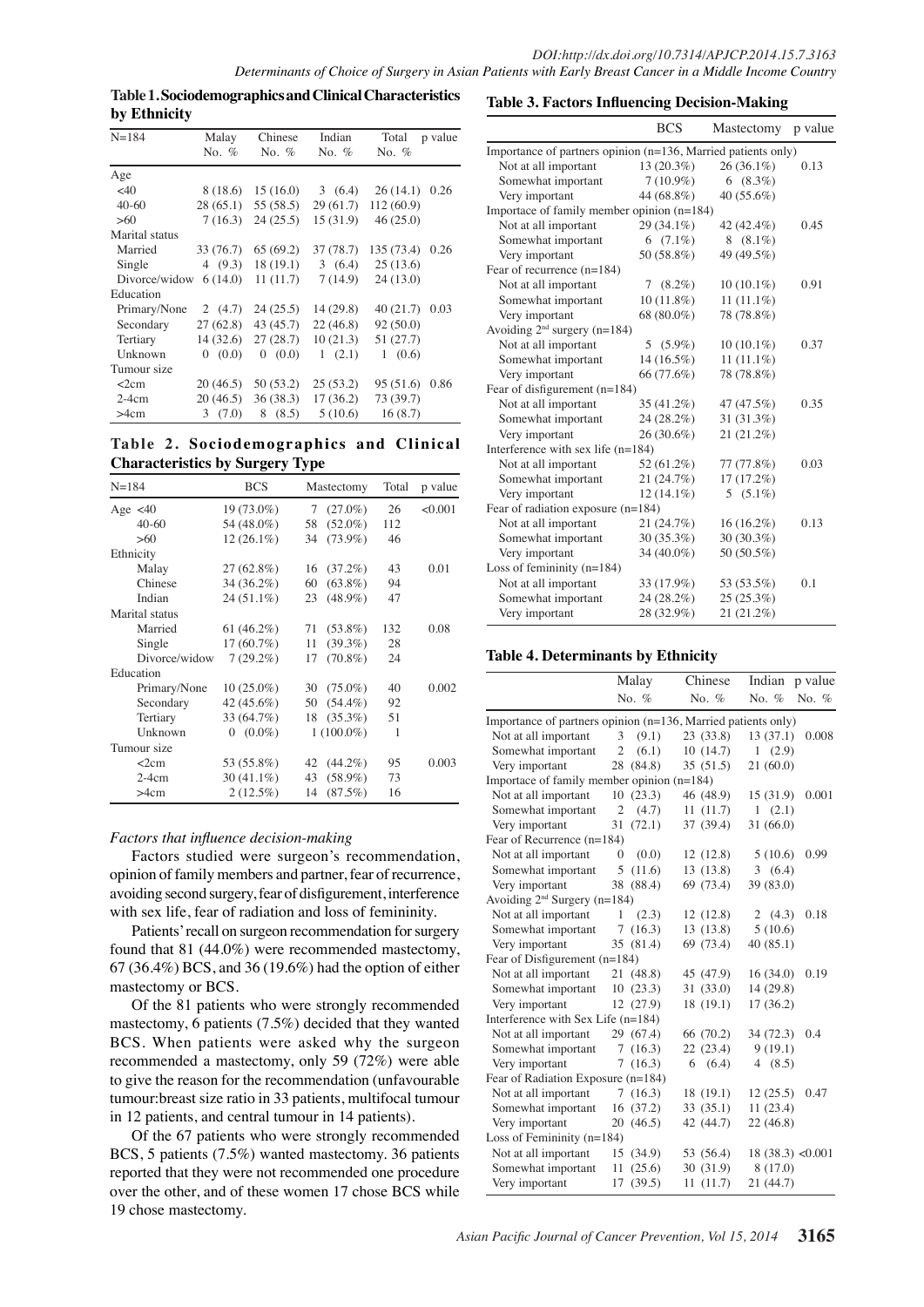#### *Yew Ching Teh et al*

In both groups, family member opinion was important in decision-making and most women who were married placed a lot of importance in the opinion of their partners, however this did not reach statistical significance. Both groups also placed a lot of importance on fear of recurrence and avoiding a second surgery. Fear of disfigurement 00 0that ethnicity, age, and education level are significantly and fear of radiation exposure were not important in both groups with no statistical difference between the two groups. Although both groups did not place much importance on interference with sex life,  $14.1\%$  of the  $75.0$ BCS group felt that it was very important compared to 5.1% in the mastectomy group and this was statistically significant. Both groups did not find loss of femininity  $a50.0$  effecti  $\vert$  h et  $\vert$  =  $\vert$  =  $\vert$  05). very important consideration, with no statistical difference between the two. However 53.5% of the mastectomy group did not consider loss of femininity important at all, compared to only 17.9% of the BCS group (Table 3).

When these factors were analyzed by ethnicity, it was interesting to note that 84.8% and 72.1% of Malay women considered the opinion of their partners and family members respectively very important, compared to 35% and 39.4% of Chinese women respectively, and this was statistically significant. Malay and Indian women were also significantly more concerned about loss of femininity compared to the Chinese women. There were no statistical differences between the three ethnic groups in fear of recurrence, avoiding a second surgery, fear of disfigurement, interference with sexual life and fear of radiation exposure (Table 4).

# **Discussion**

Contraindications to breast-conserving surgery are well studied. The decision for BCS or mastectomy is initially made by the surgeon, based on tumour size in relation to breast size, and multicentricity. Centrallylocated tumours are a relative contraindication, and with oncoplastic breast-conserving techniques, are no longer considered a contraindication. Access and compliance to radiotherapy are also an important consideration before the surgeon offers the option to the patient (Kaufmann et al., 2010).

In this study, the surgeon recommended mastectomy in 44% of patients, which indicates that there were unfavourable tumour characteristics requiring a mastectomy, of which the main reason cited by patients was unfavourable tumour:breast size ratio. This reflects the fact that in a middle-income country that does not implement population-based mammographic screening, most women with early breast cancer present with palpable lesions that may be too big for breast conservation. This may also reflect the smaller average breast volume among Asian women.

In the Asian society, patients follow doctor recommendations out of respect for the doctor's status as a figure of authority (Tam et al., 2003). This is seen in this study where very few (less than 10%) will disagree with the recommendation for either BCS or mastectomy. This compares well with studies that show that surgeon's recommendation is highly influential in the choice of surgery (Mastaglia and Kristjanson 2001; Lam et al.,

**3166** *Asian Pacific Journal of Cancer Prevention, Vol 15, 2014*

2005).

However, when the surgeon does not recommend either procedure, that is, the patient has been given both BCS and mastectomy as possible options, about half will choose mastectomy over BCS. Univariate analysis showed



the fear of interference with  $g$ ex life was found to be a significant factor that influenced pation decision for BCS. Whele not statistically gignificantly more women who had **BCS** reported that the fear of disfigurement and loss of feminity were important factors that determined their dec<sub>ision</sub> on surgery than those who underwent mastectory. On the other hand, there was a trend for patients who chose mastectomy to place more importance in the fearb fradiation exposure in their decision-making, which is also similar to other studies (Hawley et al., 2009). Newly diagnosed without treatments. Newly diagnosed with treatment Persistence or recurrence R<del>e</del>m Bsi*d*i

The influence of partners and family members on choice of surgery is very much linked to ethnicity and culture. Western studies have shown that in ethnic minorities, partners and family play an important role in decision-making (Maly et al., 2006; Hawley et al., 2009). The Asian culture is a family-oriented one as reflected in our study where most women placed importance in the opinions of their partners as well as other family members. While this study showed that there was no difference in the weight of importance of partners or family members in influencing the type of surgery, there was a trend for patients who underwent BCS to place more importance in their partners' opinion. In this study, Malay and Indian patients placed more importance in the opinions of partners and family members and were more concerned about loss of femininity compared to the Chinese women. Hence, this study demonstrated the complex interplay between clinical, cultural and socioeconomic factors that influence decision-making. These factors include influence of patient's significant other or family members, culture or traditional practices, and medical pluralism (Taib et al., 2013). This is especially true among women of Malay and Indian ethnicity compared to the Chinese. This may reflect the degree of emancipation among the women of the three races, with Chinese women adopting a more autonomous approach in decision-making. Women from more traditional societies tend to lack individualistic and autonomous decision-making and tend to play the role of dutiful wife and daughter, and have heavy reliance on the opinions of partner and family members. This highlights the need for sensitivity of surgeons and health practitioners

**51.1** Chemotherapy **Chemotherapy** 

**12.8**

None